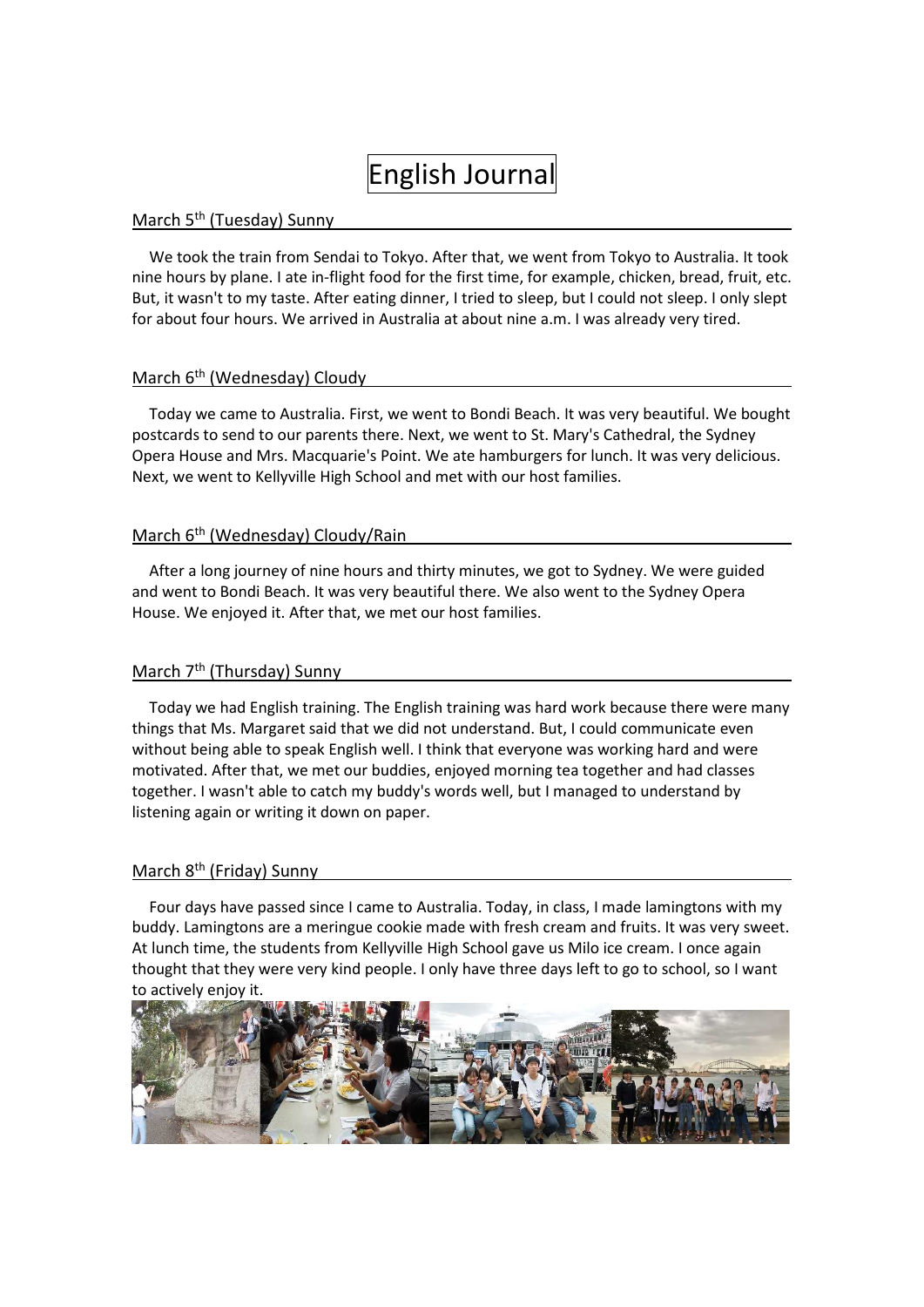# March 8<sup>th</sup> (Friday) Cloudy years and the state of the state of the state of the state of the state of the state of the state of the state of the state of the state of the state of the state of the state of the state of th

We got MILO ice cream at school today. We were all surprised to get MILO ice cream, so we laughed. The foreign ice cream that I ate for the first time was very sweet and delicious. After that, I got a treat from my buddy, I was really surprised and really happy. After that happened, it made me wonder if my buddy and I had become good friends.

# March 9<sup>th</sup> (Saturday) Sunny

Today I went to my host mother's friend's house. The friend runs a supplement and beauty treatment company. I had a foot spa. There were other people coming and the products were being explained. But, it was so difficult that I could not catch much of it. After that, I went to my host mother's daughter's house. There was one Japanese person there, so I spoke Japanese for the first time in a long time. I met my host mother's grandson and he was very cute.

# March 9<sup>th</sup> (Saturday) Sunny of the state of the state of the state of the state of the state of the state of the state of the state of the state of the state of the state of the state of the state of the state of the stat

I went to the flea market today. So, I bought souvenirs for my friends and family. After that, I went to "Holey Moley Golf club" at a shopping mall a little while away. It's a mini golf course and bar, and a multi-sense labyrinth with a unique hole for traditional putting. There is an event on each stage. I enjoyed playing golf with my host family. After dinner, I saw the night view of Sydney. I was moved by so much beauty. I was glad to get along with my host family. I had a wonderful Saturday.

#### March 10<sup>th</sup> (Sunday) Sunny

I rode a boat with my host family. It was very fast. So, I was excited. I tried driving the boat. After that, I met my host family's cousins. There were a lot of children and they were cute. I had a good time with my host family!

# March 11<sup>th</sup> (Monday) Sunny

We performed a Momotaro drama. We practiced it a lot in Japan. I was a little nervous. But, my buddy said "Good luck. I'm listening carefully." When the narrator started speaking, the Australian students were listening carefully. They gave a big round of applause when we were done. I was relieved. After that, we received a diploma from a teacher at Kellyville High School and everyone took a picture.

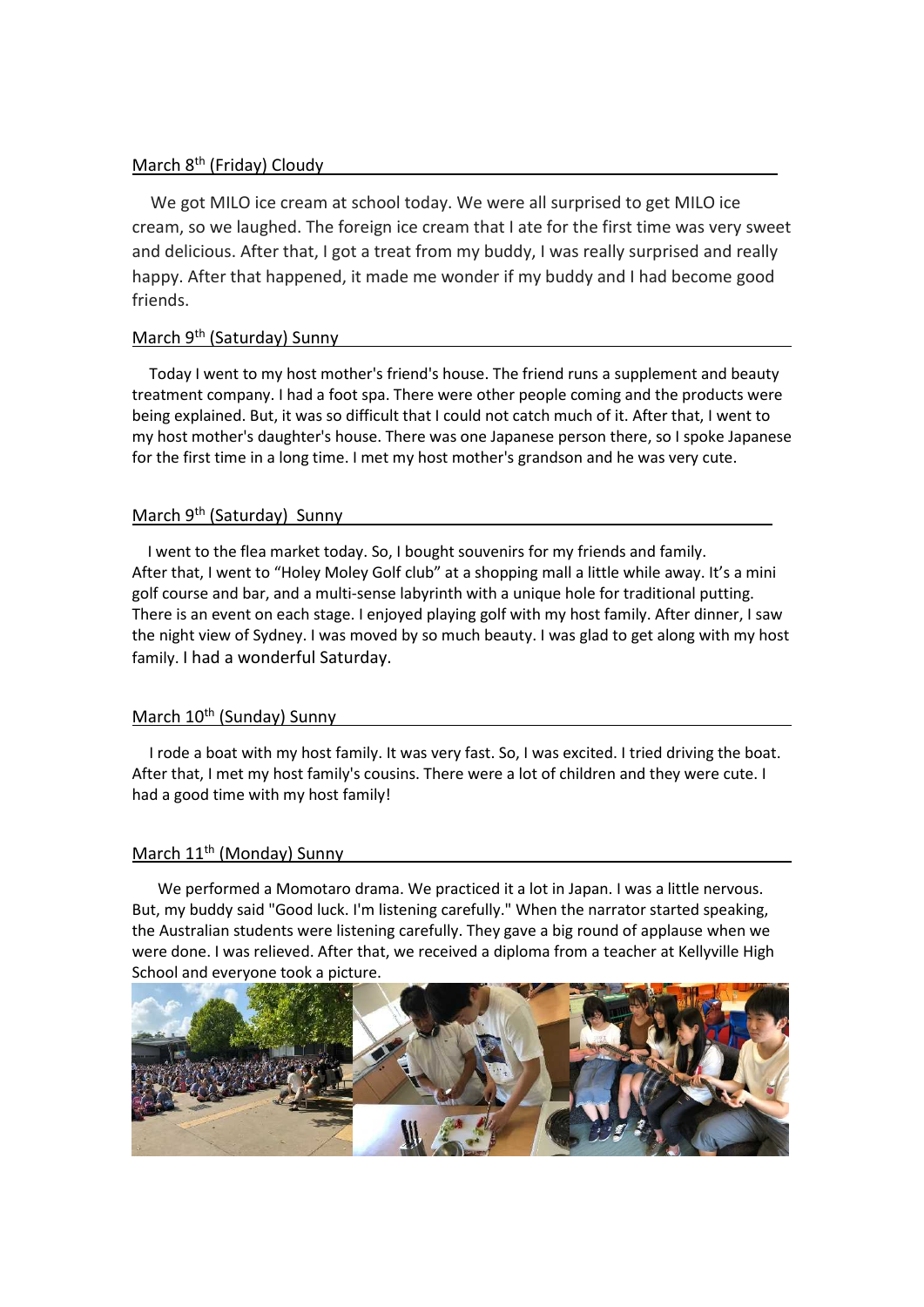## March 11<sup>th</sup> (Monday) Sunny Games and Contain the Container of the March 11<sup>th</sup> (Monday) Sunny

In the morning, we talked with the girls who we had made friends with at school. Everyone was very active and spoke to us in Japanese, and they brought lots of their friends so it was lively and fun from the morning. The Morning Tea on this day felt particularly long and I was able to feel more relaxed than usual. In the afternoon I saw some of Australia's famous creatures. We were able to touch a range of animals from cute ones to the ones that can be rarely touched such as crocodiles and snakes. There were many curious and scared people and also people who said "How cute!" There were many Japanese manga in the school library, and I felt that maybe manga is popular overseas as well.

## March 12<sup>th</sup> (Tuesday) Sunny

Eight days have passed since I came to Australia. This afternoon's class was art. I listened to Aboriginal stories and drew Aboriginal art. I learnt that each pattern has a meaning and I thought it was very interesting. Other students were taking art classes in the next classroom. They were playing very loud music. I felt envious because that would be impossible in Japan.

# March 13<sup>th</sup> (Wednesday) Rainy

We had a Japanese Culture lesson. We went to the special needs section and taught them how to make paper frogs. Some of the Japanese students taught them how to make paper cranes. Teaching them was very difficult for me. After that I played darumaotoshi with the special needs children. Our next lesson was a Japanese Culture lesson too. We wrote calligraphy and played karuta. First, the Japanese students wrote their buddies' names in kanji. I think that was the most fun lesson. After that, we played karuta. Our buddies were faster than us at taking the cards. I was so surprised. After lunch, we played volleyball with the Kellyville High School students. Our buddies imitated us by saying "ごめん, ごめん" Hearing that made it very fun.

### March 13<sup>th</sup> (Wednesday) Cloudy Subsett Control of Control of Control of Control of Control of Control of Control of Control of Control of Control of Control of Control of Control of Control of Control of Control of Contro

Today was the last day of school. I took classes and spent a lot of time taking pictures and talking with my buddy's friends during morning tea and lunchtime. Our last class was volleyball. I don't like playing volleyball, but I had the most fun time. I was sad to say goodbye to my buddy and friends. I had a nice school life at Kellyville High school.